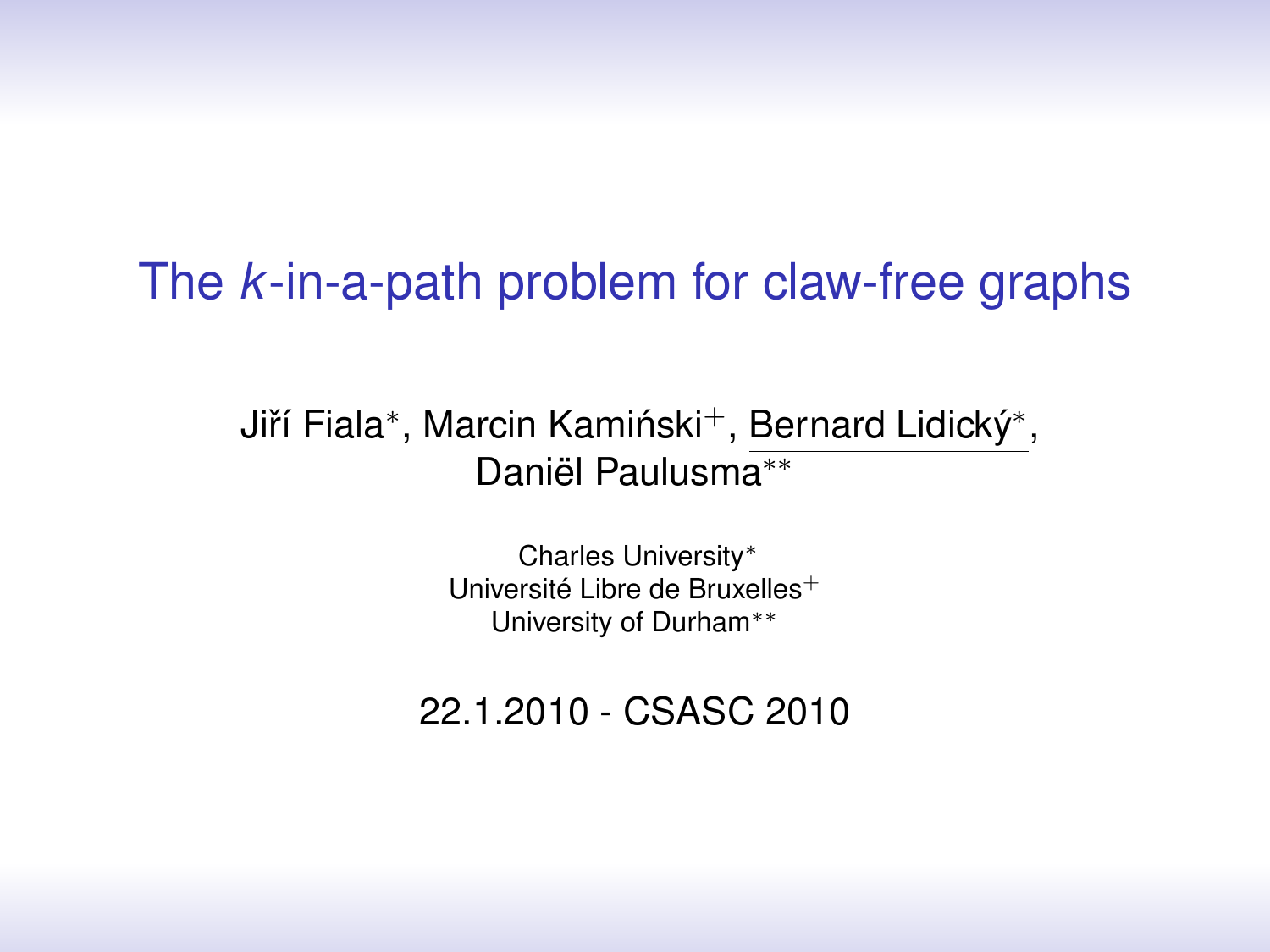# **Motivation**

3-IN-A-TREE: Find an induced tree containing given 3 vertices.

Theorem (Chudnovsky, Seymour, to appear)

*The* 3-IN-A-TREE *problem is solvable in polynomial time.*

Algorithmic consequences and generalizations

- detecting thetas
- detecting pyramids
- 4-IN-A-TREE in triangle-free graphs [Derhy et. al. '09]
- *k* -IN-A-TREE in graphs of girth *k* [Trotignon and Wei '1X]

<span id="page-1-0"></span>· · · We: *k* -IN-A-TREE for claw-free graphs

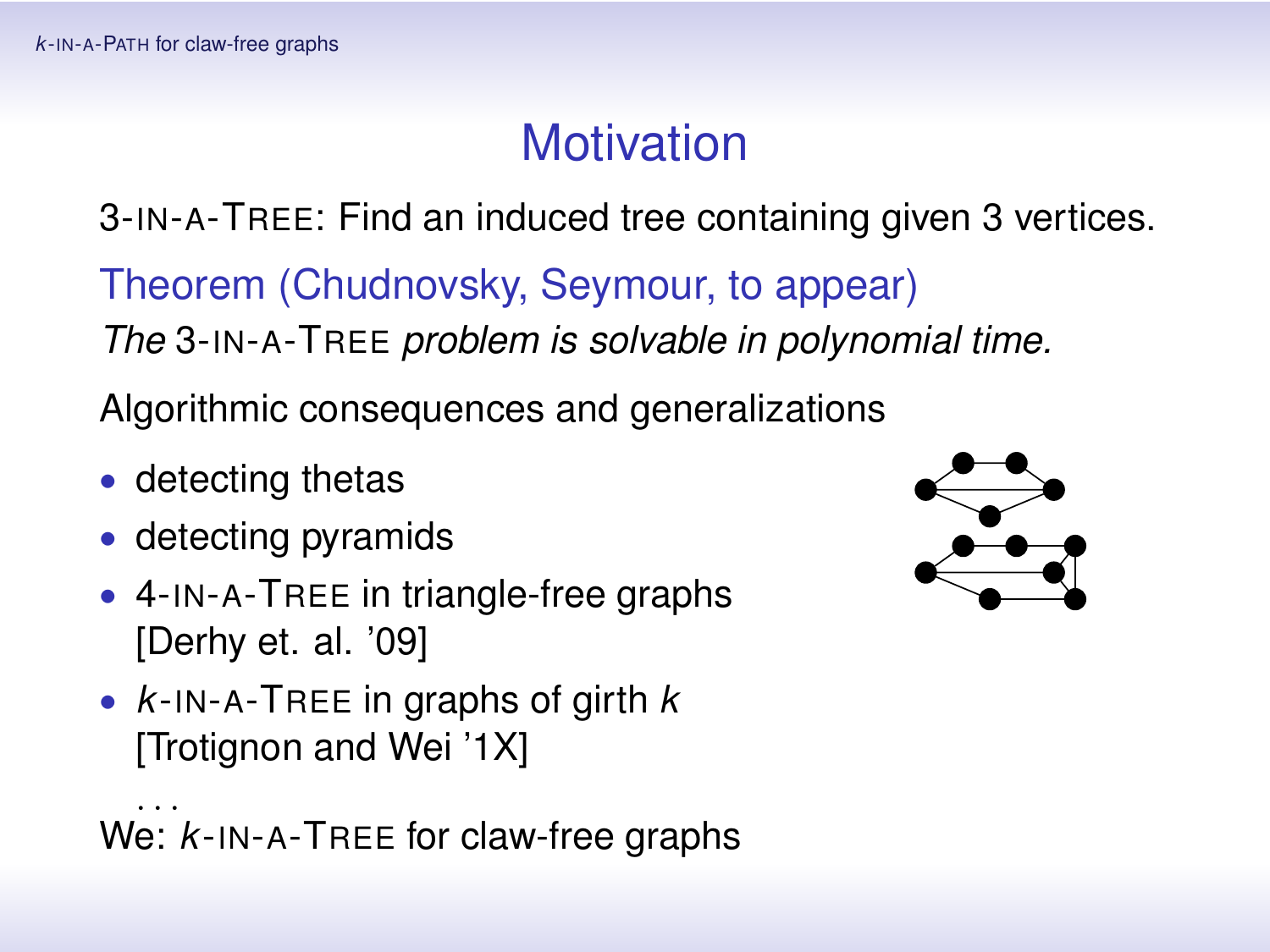

http://www.3inatree.[net](#page-1-0)[/](#page-3-0)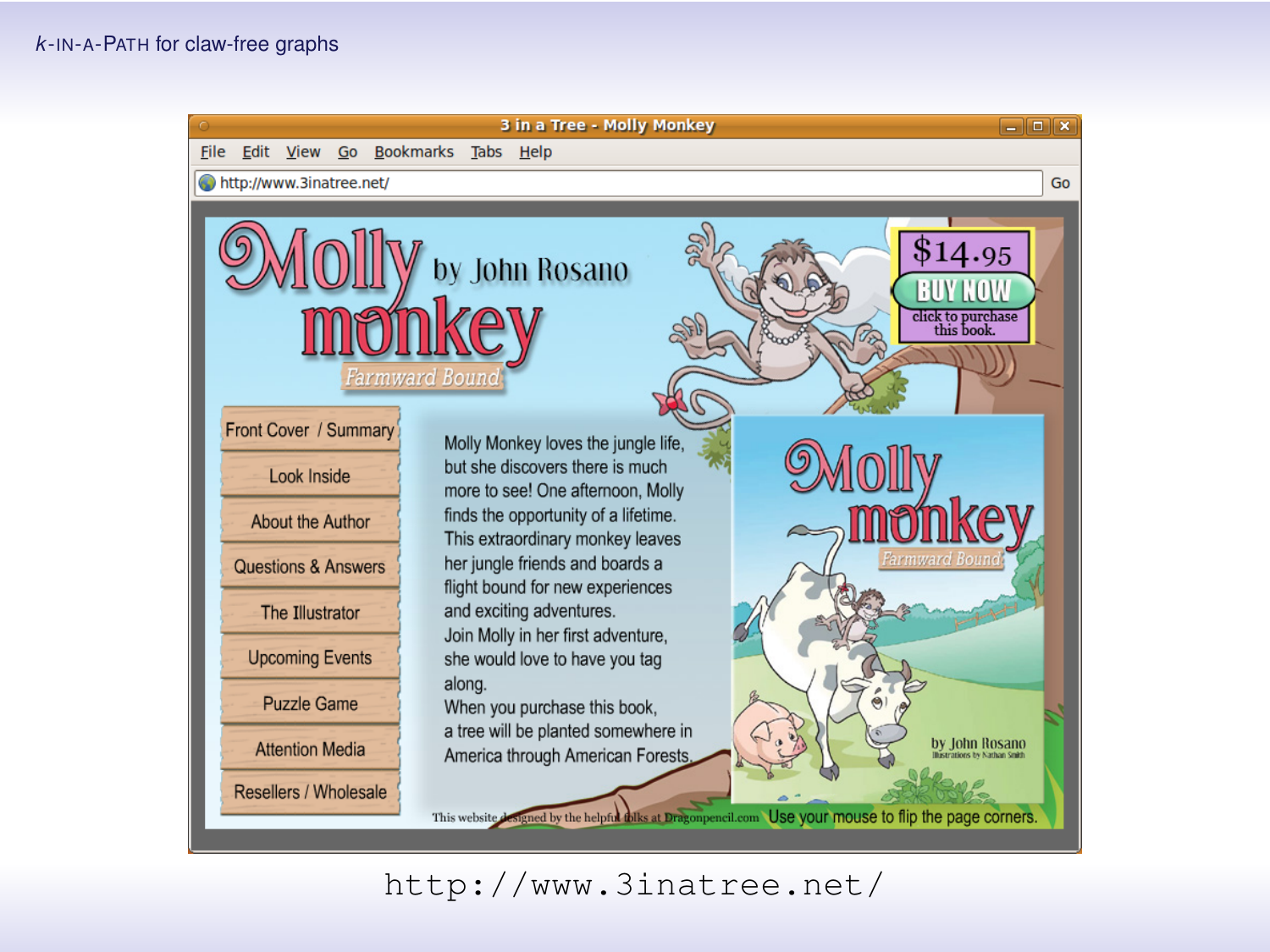# Definitions - quick reminder

A graph *G* is

- *claw-free* no induced claw
- *quasi-line N*(*v*) is union of two cliques
- a *line graph*  $-G = L(H)$  for some *H*
- an *interval graph*
- A graph *G* has
- a  $k$ -hole induced  $k$ -cycle  $(k > 4)$
- an *anti-hole* induced complement of *k*-cycle
- <span id="page-3-0"></span>• a *homogeneous clique*





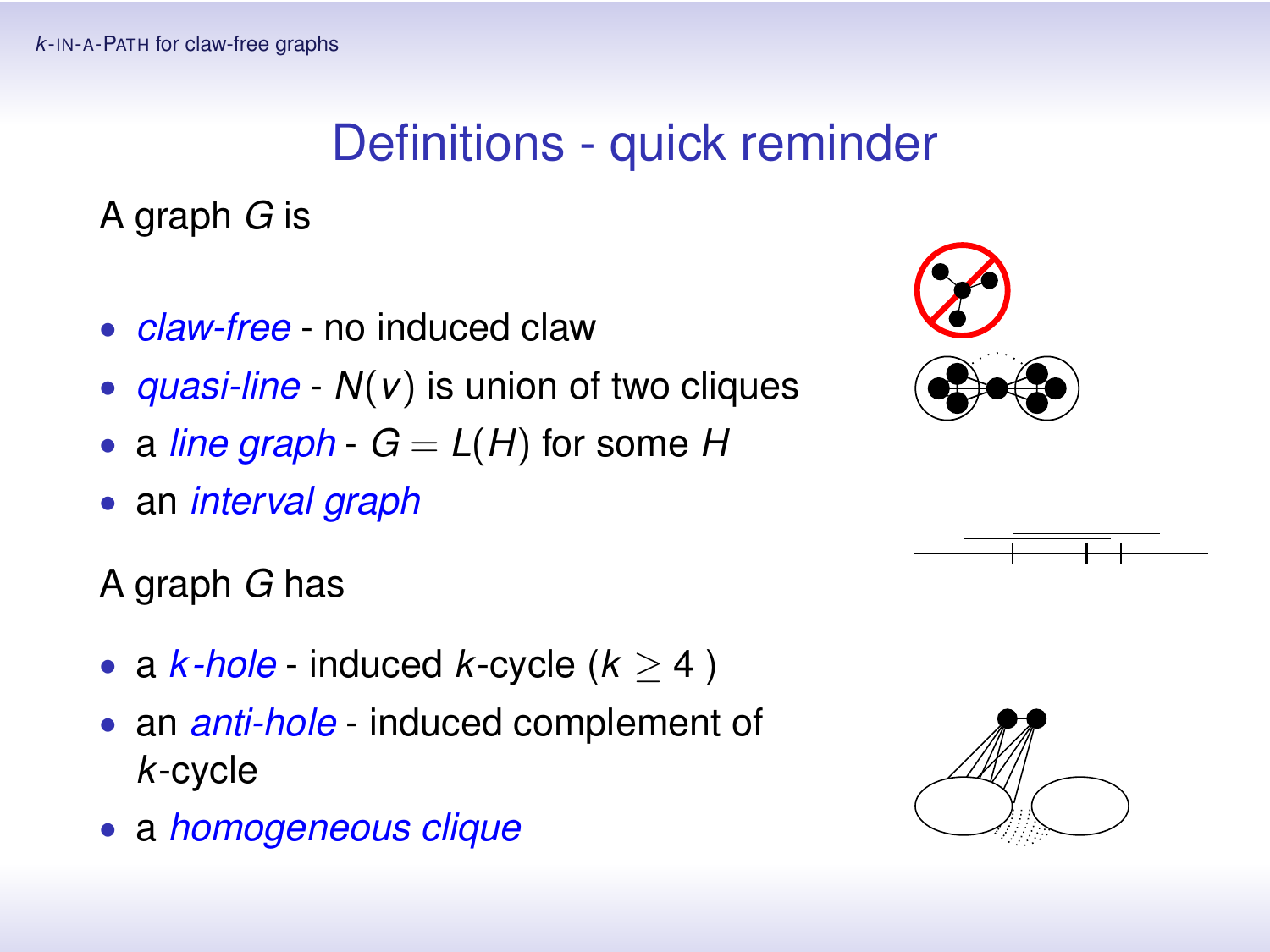### *k* -IN-A-PATH for claw-free graph

- *k* -IN-A-PATH: Find an induced path containing given *k* vertices (terminals).
- *k* -IN-A-TREE is *k* -IN-A-PATH for claw-free graphs



#### Theorem

*k* -IN-A-PATH *is solvable in polynomial time for claw-free graphs. (k constant)*

#### Theorem

*k* -IN-A-PATH *is NP-complete if k is part of the input for line graphs.*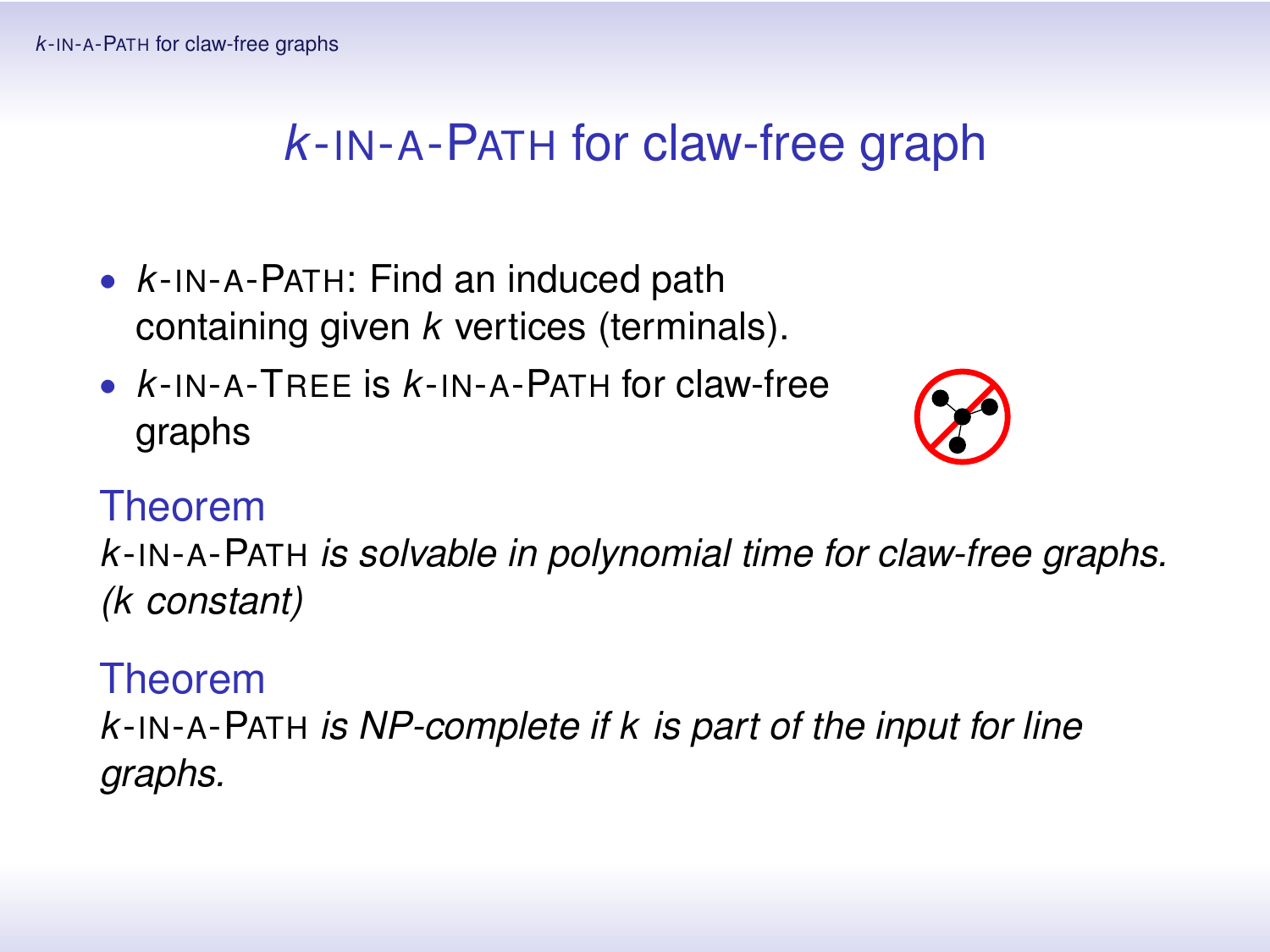## Algorithm overview

#### Theorem

*k* -IN-A-PATH *is solvable in polynomial time for claw-free graphs. (k constant)*

- fix the path a bit
- make *G* quasi-line
- make *G* quasi-line with no homogeneous clique
- make *G* circular interval or composition of interval graphs
- solve circular interval graph
- or solve intervals and *k* -DISJOINT-PATHS for a line graph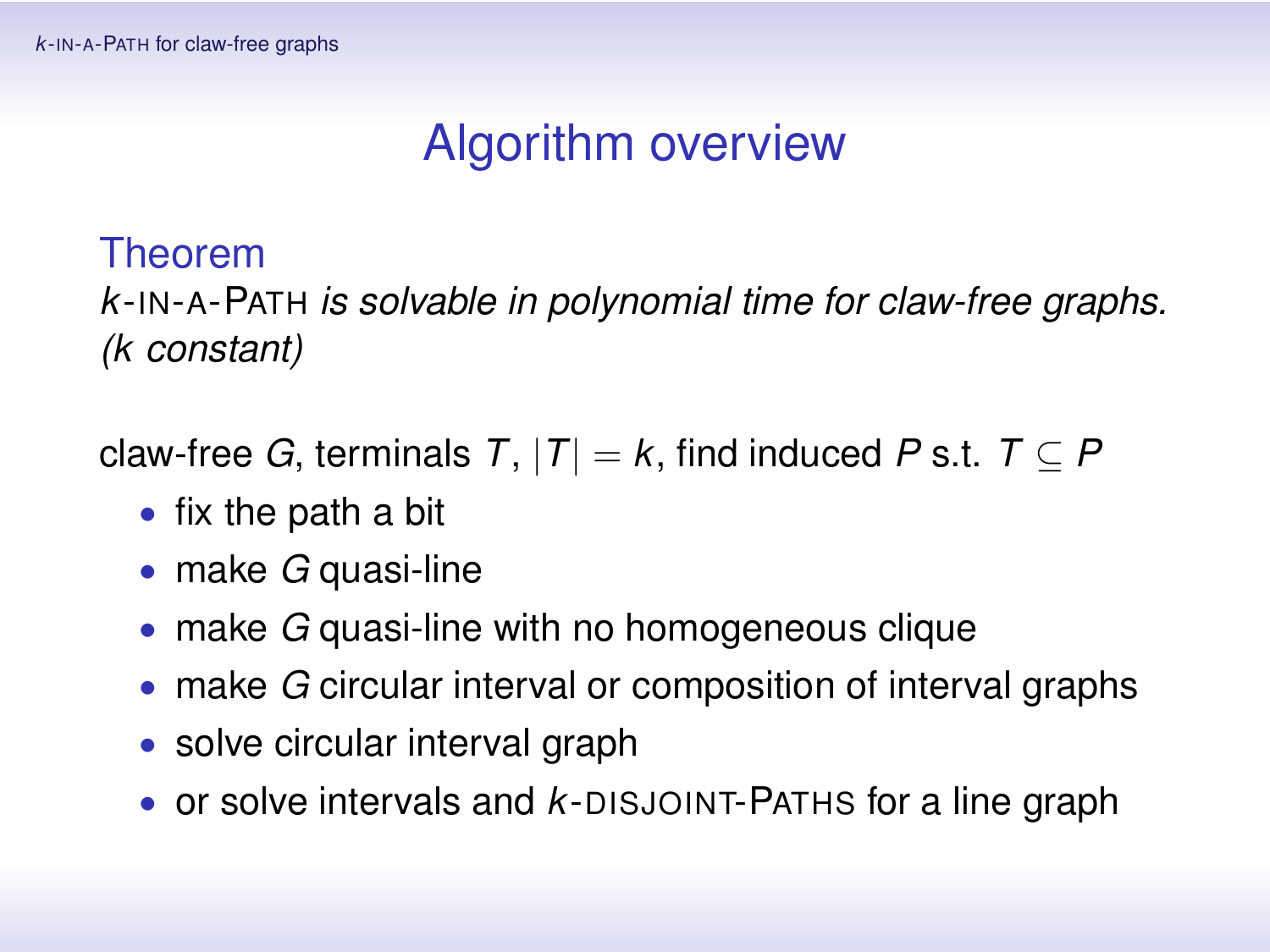## Algorithm overview - the path

- fix the path a bit
	- $k > 3$
	- terminals are ordered  $t_1, t_2, \ldots, t_k$
	- terminals and their neighbour are of degree  $<$  2
- make *G* quasi-line
- make *G* quasi-line with no homogeneous clique
- make *G* circular interval or composition of interval graphs
- solve circular interval graph
- or solve intervals and *k* -DISJOINT-PATHS for a line graph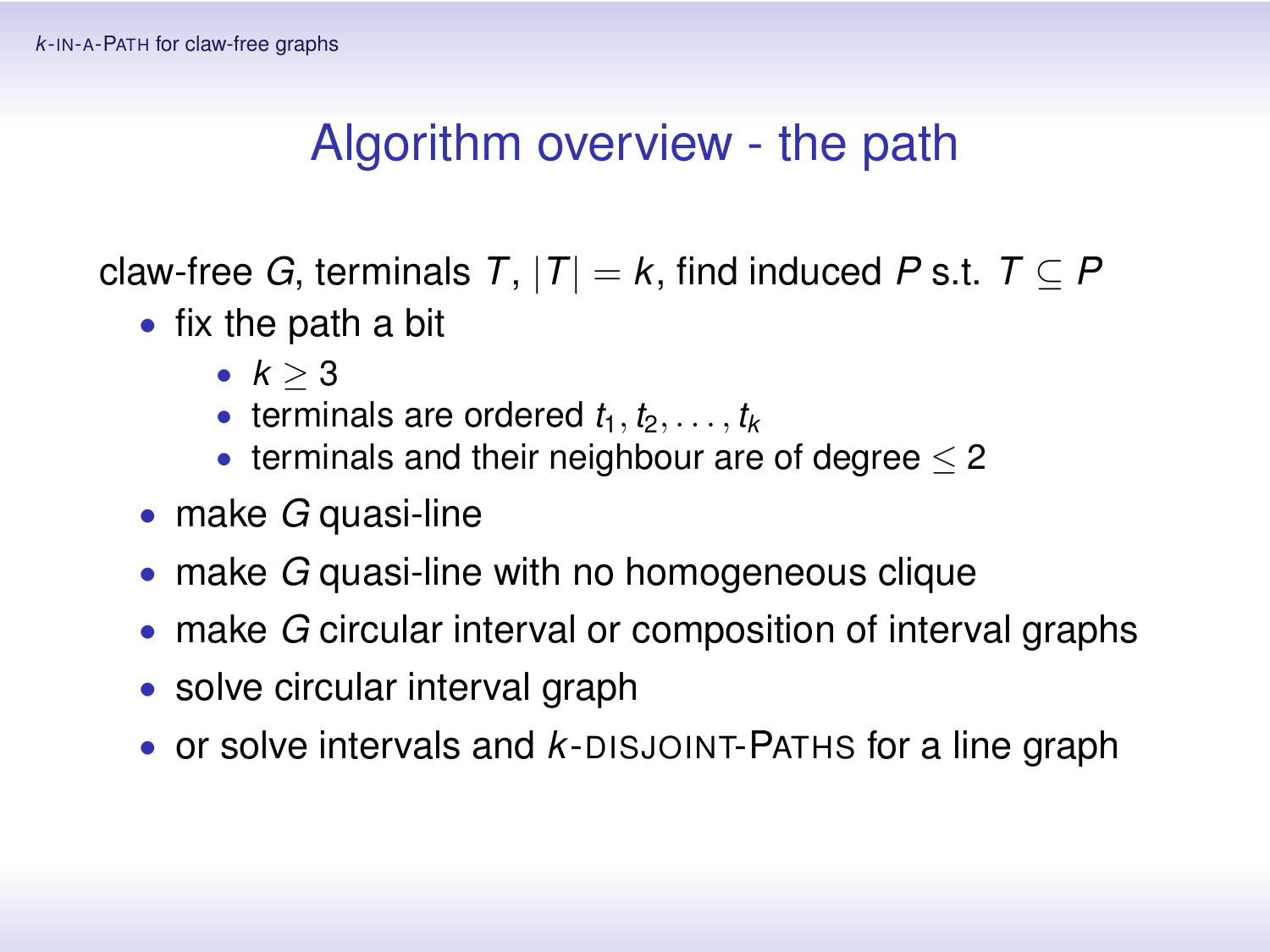

- fix the path a bit
- make *G* quasi-line
	- clean  $G$  (no odd  $>$  7-anti-hole) [Hof, Kamiński, Paulusma '09]
	- remove vertices which have 5-anti-hole in neighbourhood
	- result is quasi-line as no odd anti-hole among neighbour
- make *G* quasi-line with no homogeneous clique
- make *G* circular interval or composition of interval graphs
- solve circular interval graph
- <span id="page-7-0"></span>• or solve intervals and *k* -DISJOINT-PATHS for a line graph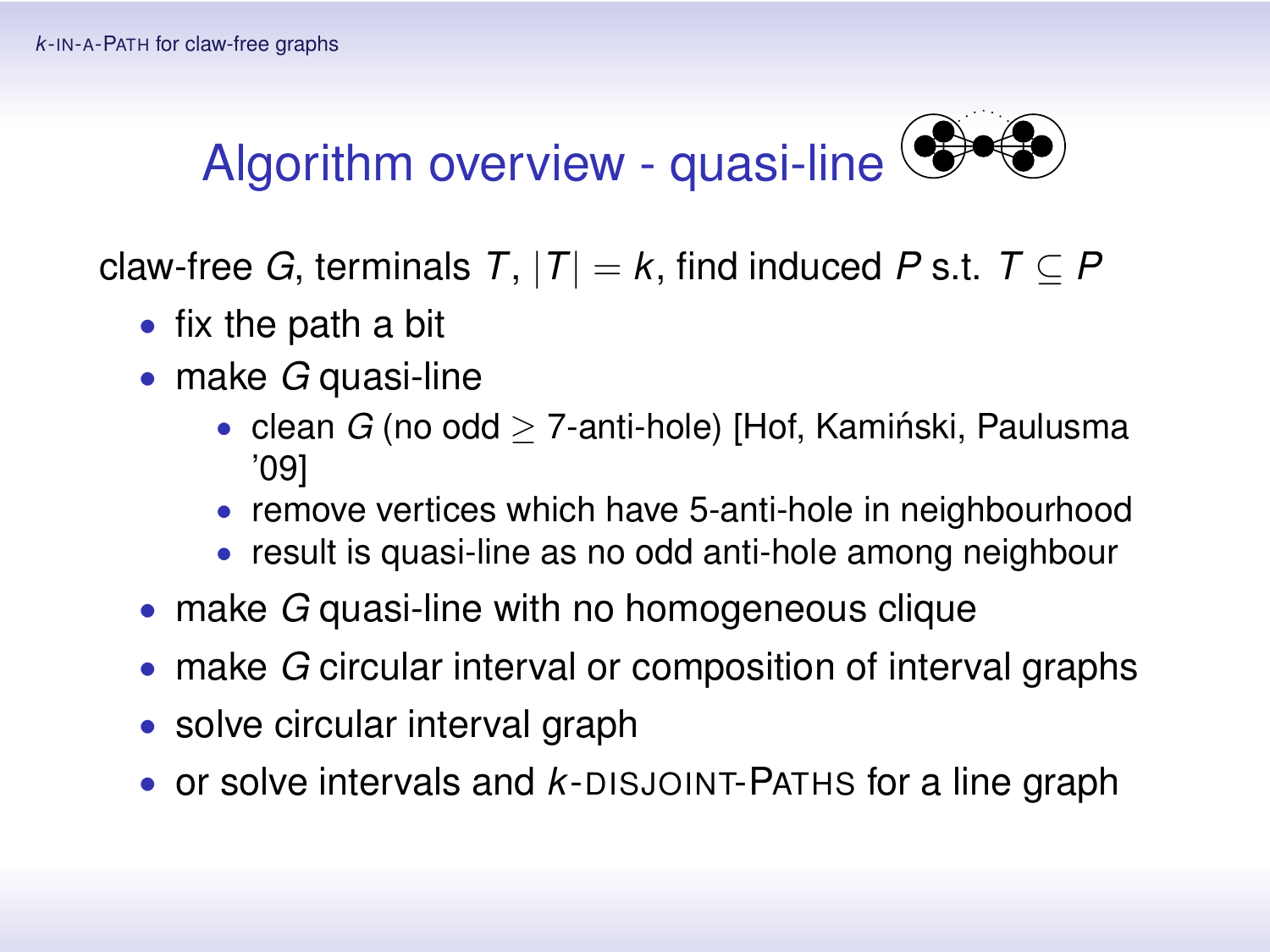## Algorithm overview - no homogeneous clique



- fix the path a bit
- make *G* quasi-line
- make *G* quasi-line with no homogeneous clique
	- easy to check if edge is a homogeneous clique
	- contract homogeneous edge
- make *G* circular interval or composition of interval graphs
- solve circular interval graph
- <span id="page-8-0"></span>• or solve intervals and *k* -DISJOINT-PAT[HS](#page-7-0) [fo](#page-9-0)[r](#page-7-0) [a](#page-8-0) [li](#page-9-0)[ne](#page-0-0) [g](#page-13-0)[ra](#page-0-0)[ph](#page-13-0)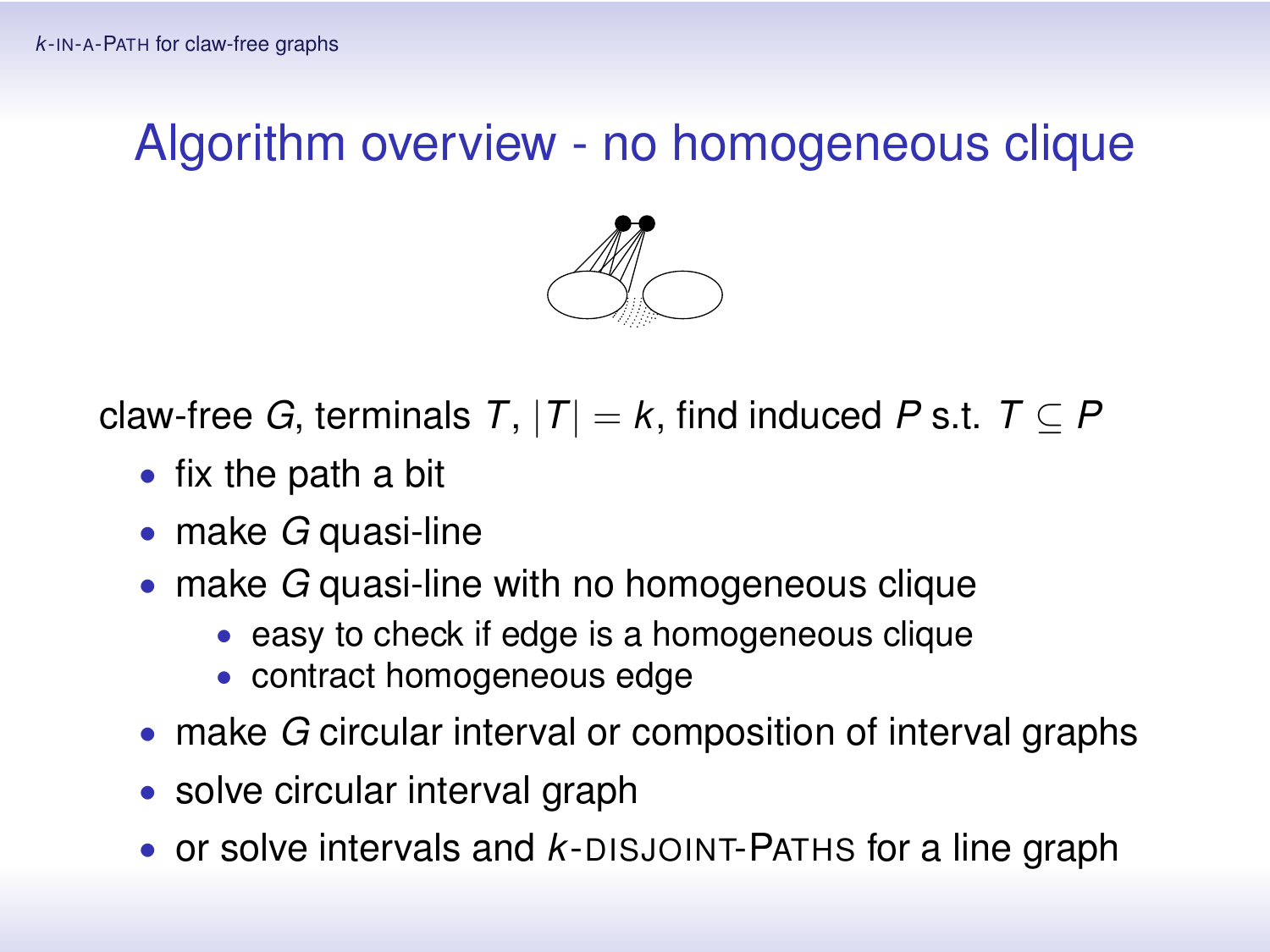## Algorithm overview - intervals

- fix the path a bit
- make *G* quasi-line
- make *G* quasi-line with no homogeneous clique
- make *G* circular interval or composition of interval graphs
	- find all homogeneous pairs of cliques [King, Reed '08] and contract them
	- result is circular interval or the composition [Chudnovsky, Seymour '05]
	- decide circular or composition [Deng, Hell, Huang '96]
- solve circular interval graph
- <span id="page-9-0"></span>• or solve intervals and *k* -DISJOINT-PATHS for a line graph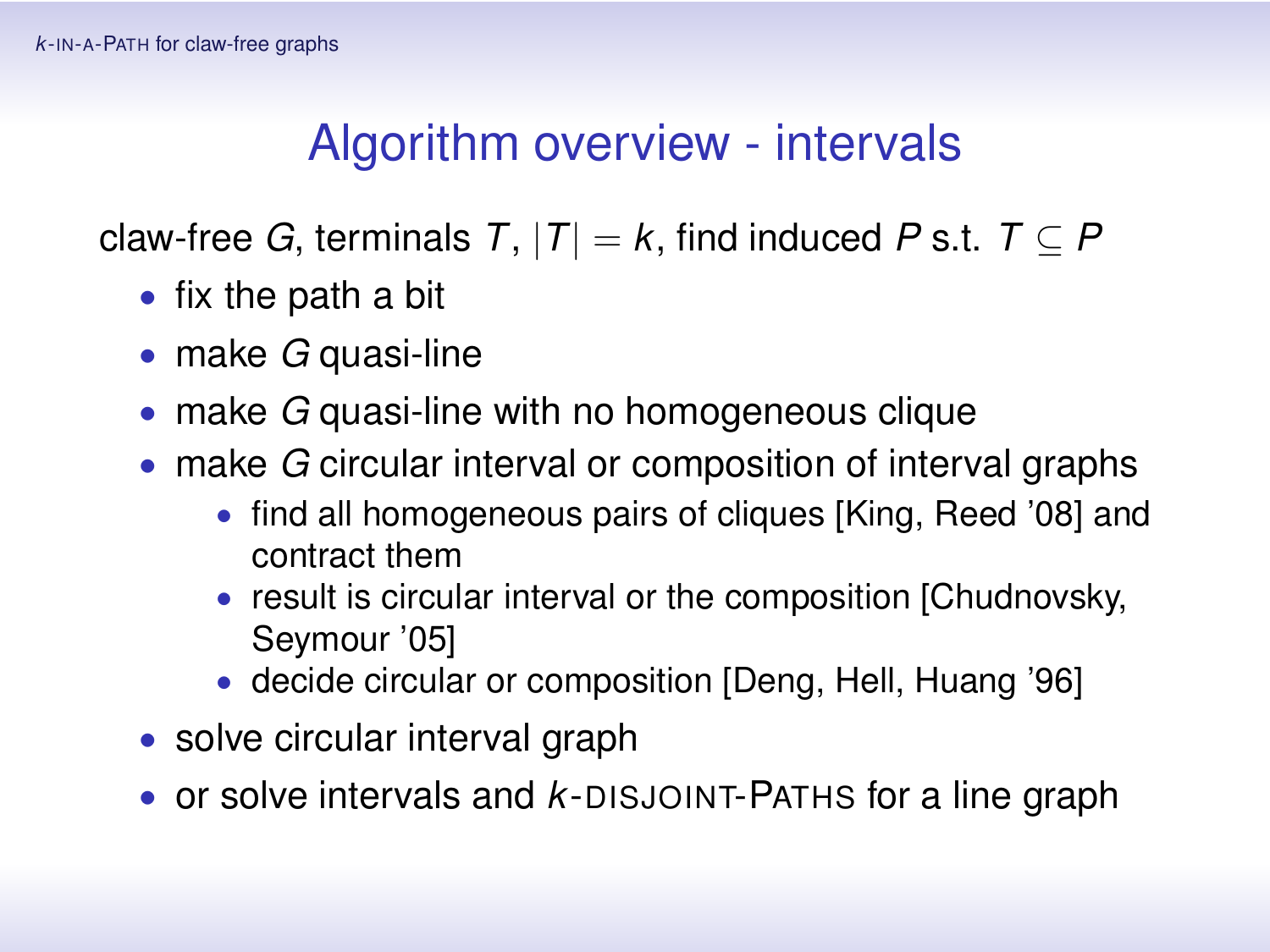### Algorithm overview - circular interval

- fix the path a bit
- make *G* quasi-line
- make *G* quasi-line with no homogeneous clique
- make *G* circular interval or composition of interval graphs
- solve circular interval graph
	- get circular representation [Deng, Hell, Huang '96]
	- solve
- or solve intervals and *k* -DISJOINT-PATHS for a line graph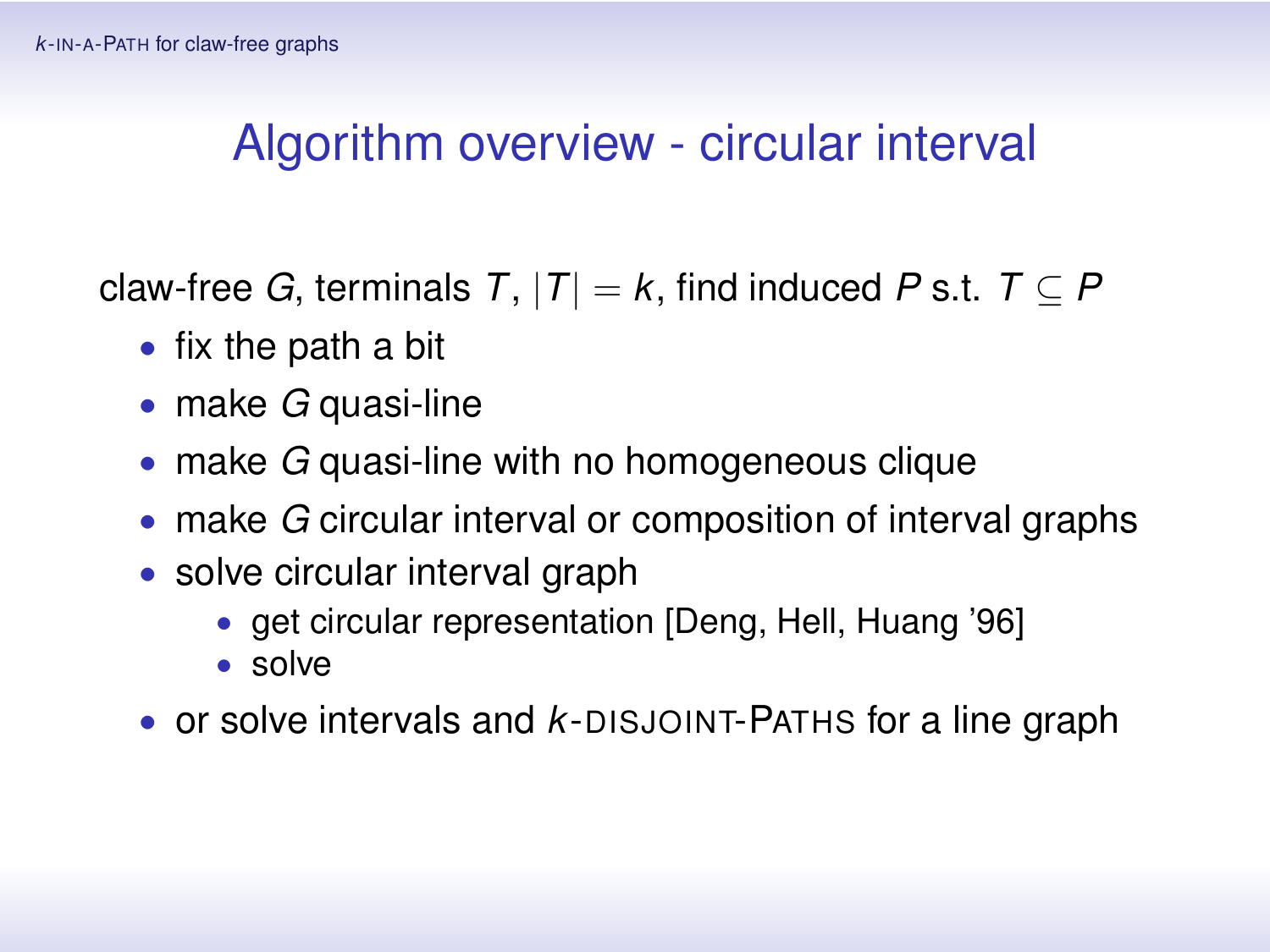## Algorithm overview - composition of interval graphs

- find the composition [King, Reed '08]
- solve each interval graph separately
- replace strips by short paths  $-G<sup>o</sup>$



- get a graph *H* such that  $G' = L(H)$
- get an instance of *k* -DISJOINT-PATHS on *H*
- solve *k* -DISJOINT-PATHS [Robertson, Seymour '95]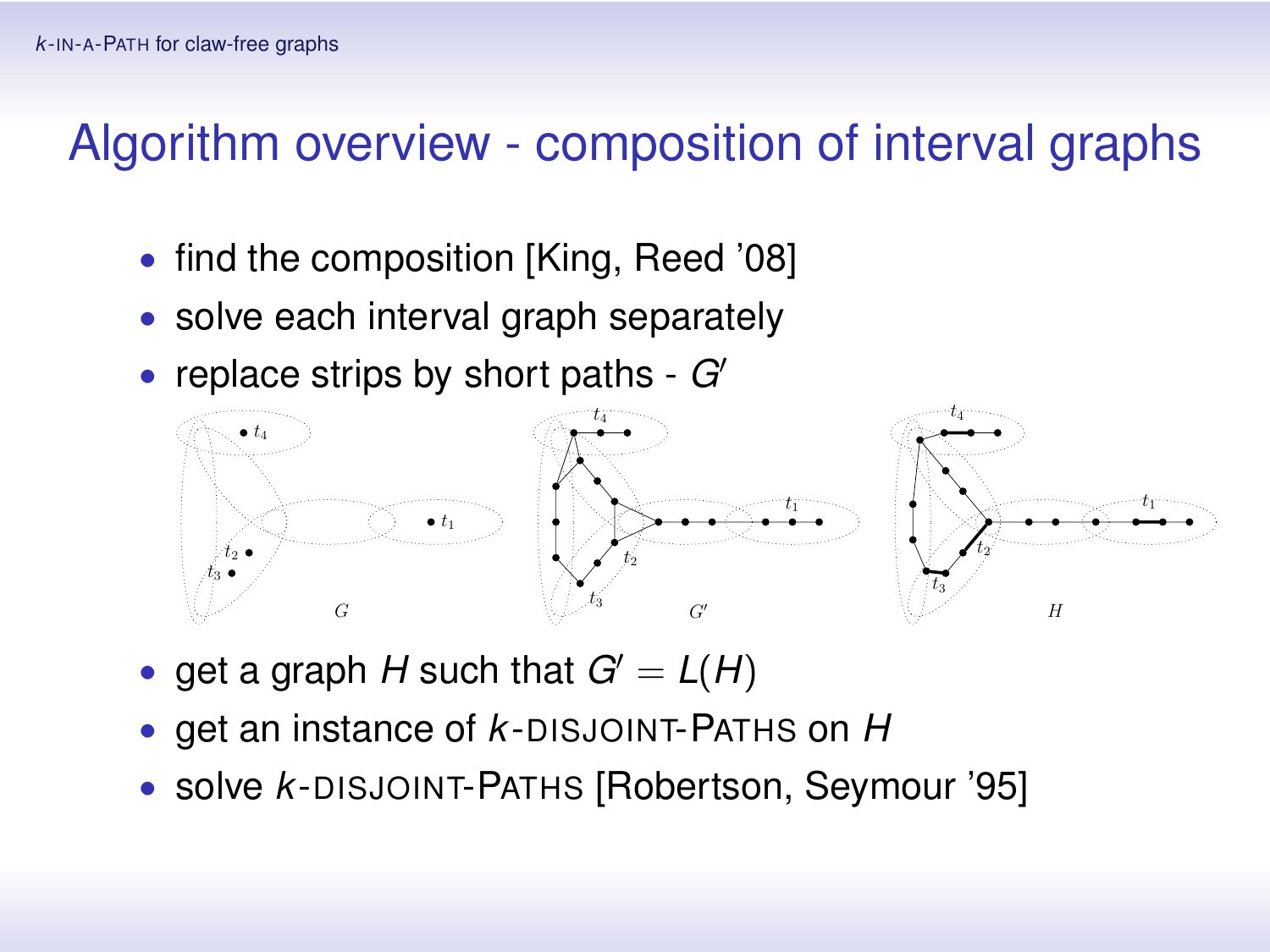## **Corollaries**

#### Theorem

*The following problems are polynomial time solvable on claw-free graphs for a fixed k:*

- *k* -INDUCED DISJOINT PATHS
- *k* -INDUCED CYCLE
- 2 MUTUALLY INDUCED HOLES